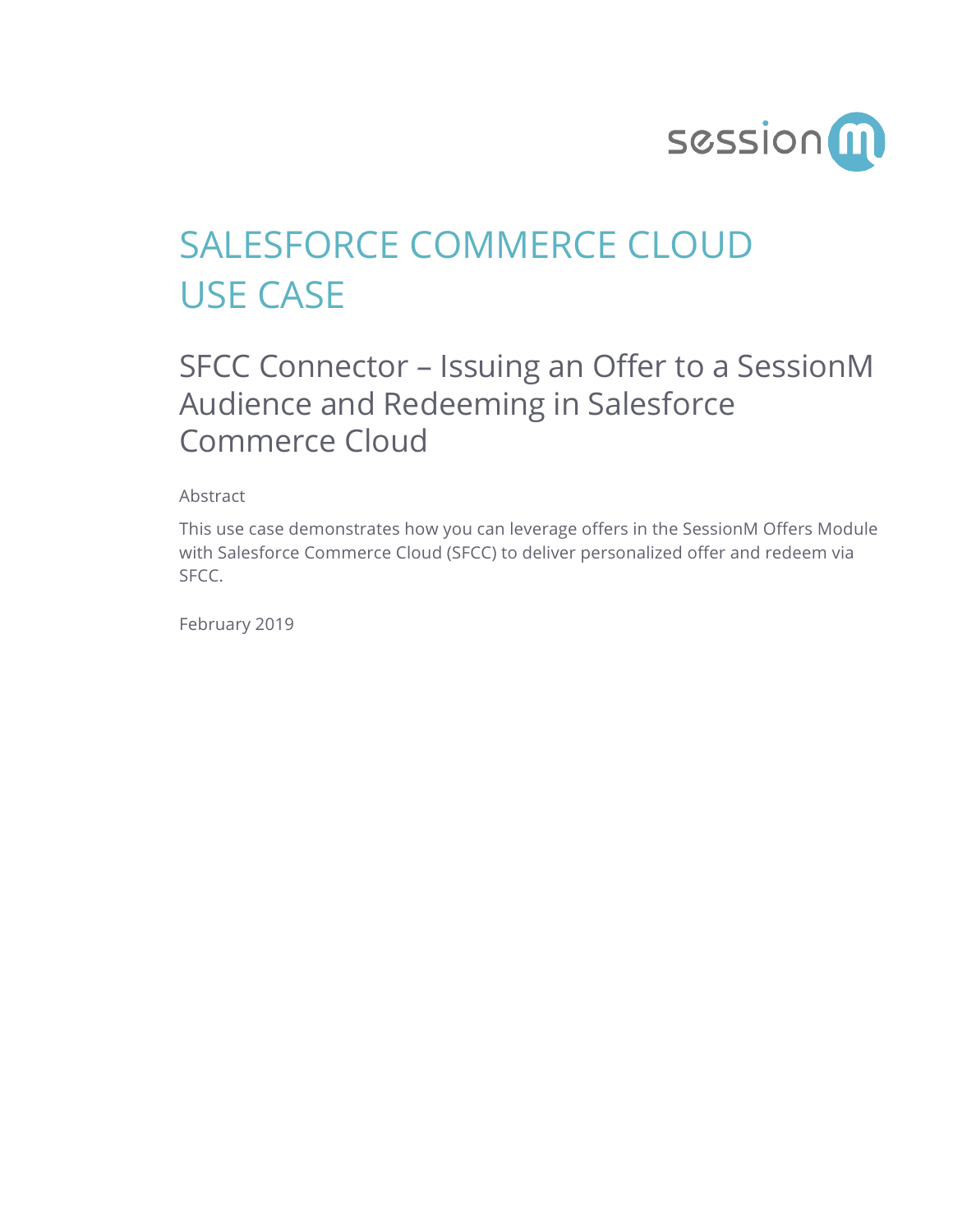

## **Contents**

| Issuing an Offer to a SessionM Audience and Redeeming via SFCC3 |  |
|-----------------------------------------------------------------|--|
|                                                                 |  |
|                                                                 |  |
|                                                                 |  |
|                                                                 |  |
|                                                                 |  |
|                                                                 |  |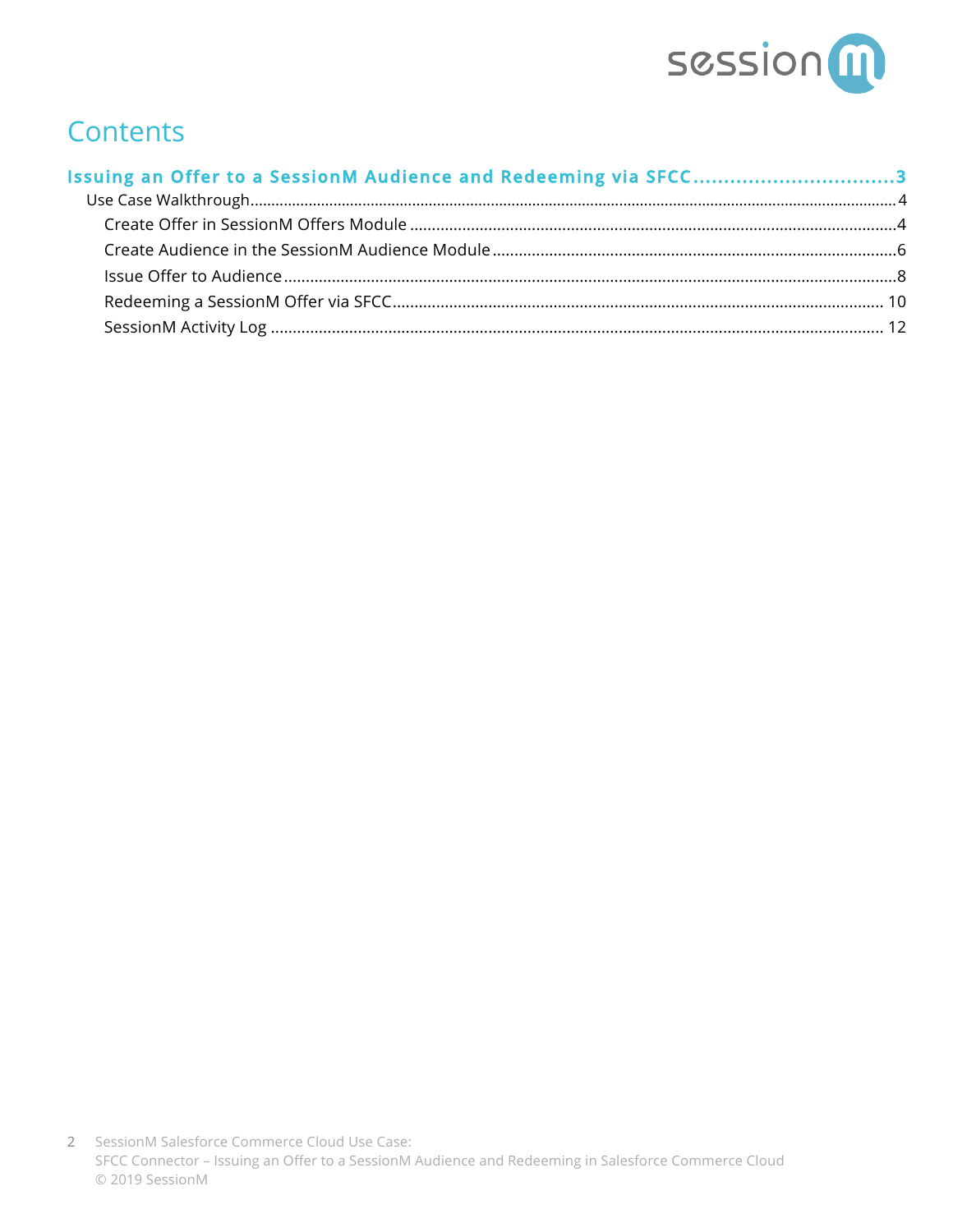

# Issuing an Offer to a SessionM Audience and Redeeming via SFCC

This use case demonstrates how you can leverage offers in the SessionM Offers Module with Salesforce Commerce Cloud (SFCC) to deliver personalized offers and redeem via SFCC.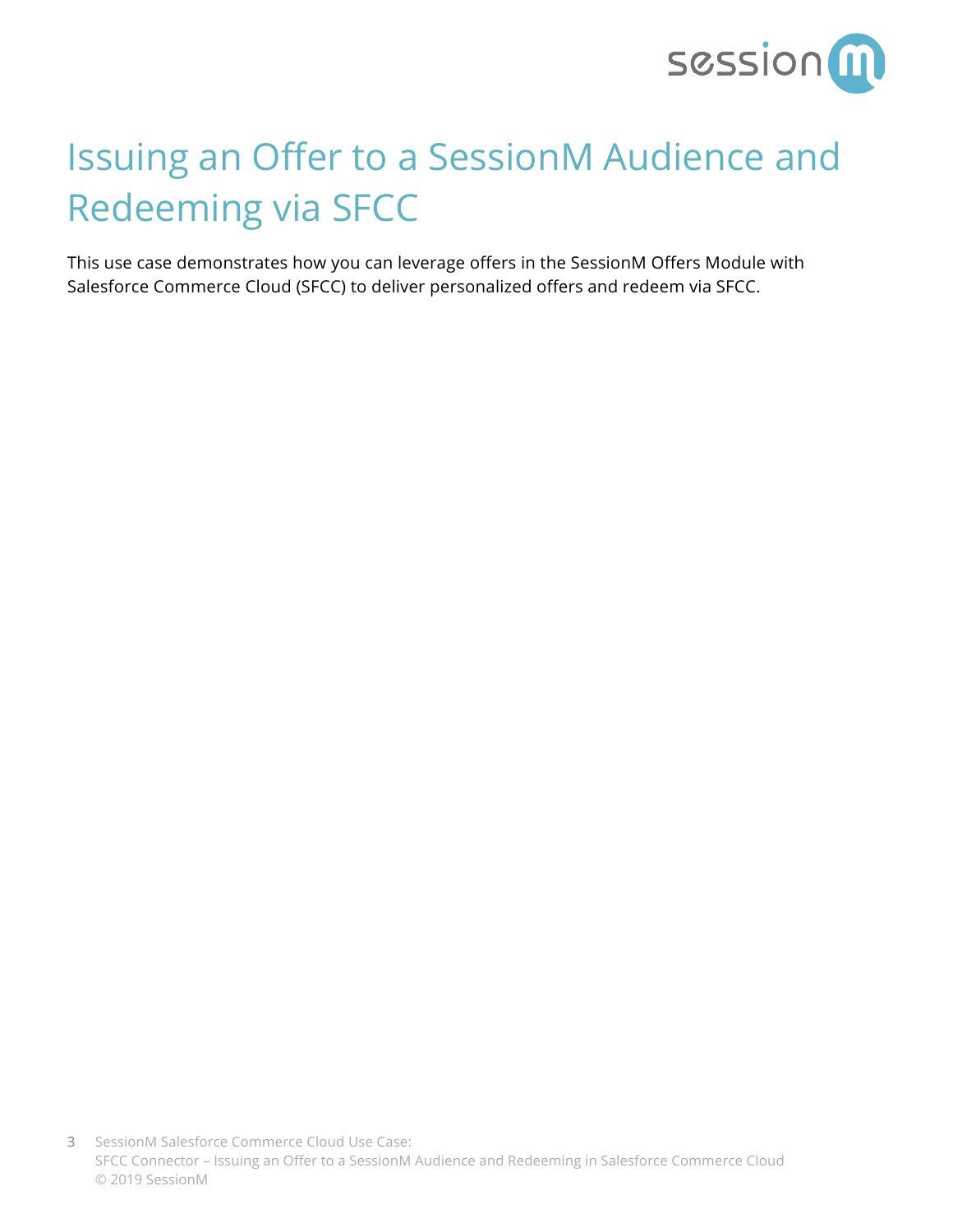

### Use Case Walkthrough

The following procedure describes the steps to create an audience, issue an offer and synchronize the offer data via the SessionM SFCC Connector. When a user logs into SFCC the offer is available to redeem and SessionM will validate via closed-loop.

### Create Offer in SessionM Offers Module

Begin the workflow by creating the offer that will be presented to your customers.

1. Navigate to SessionM Offer Management Module.

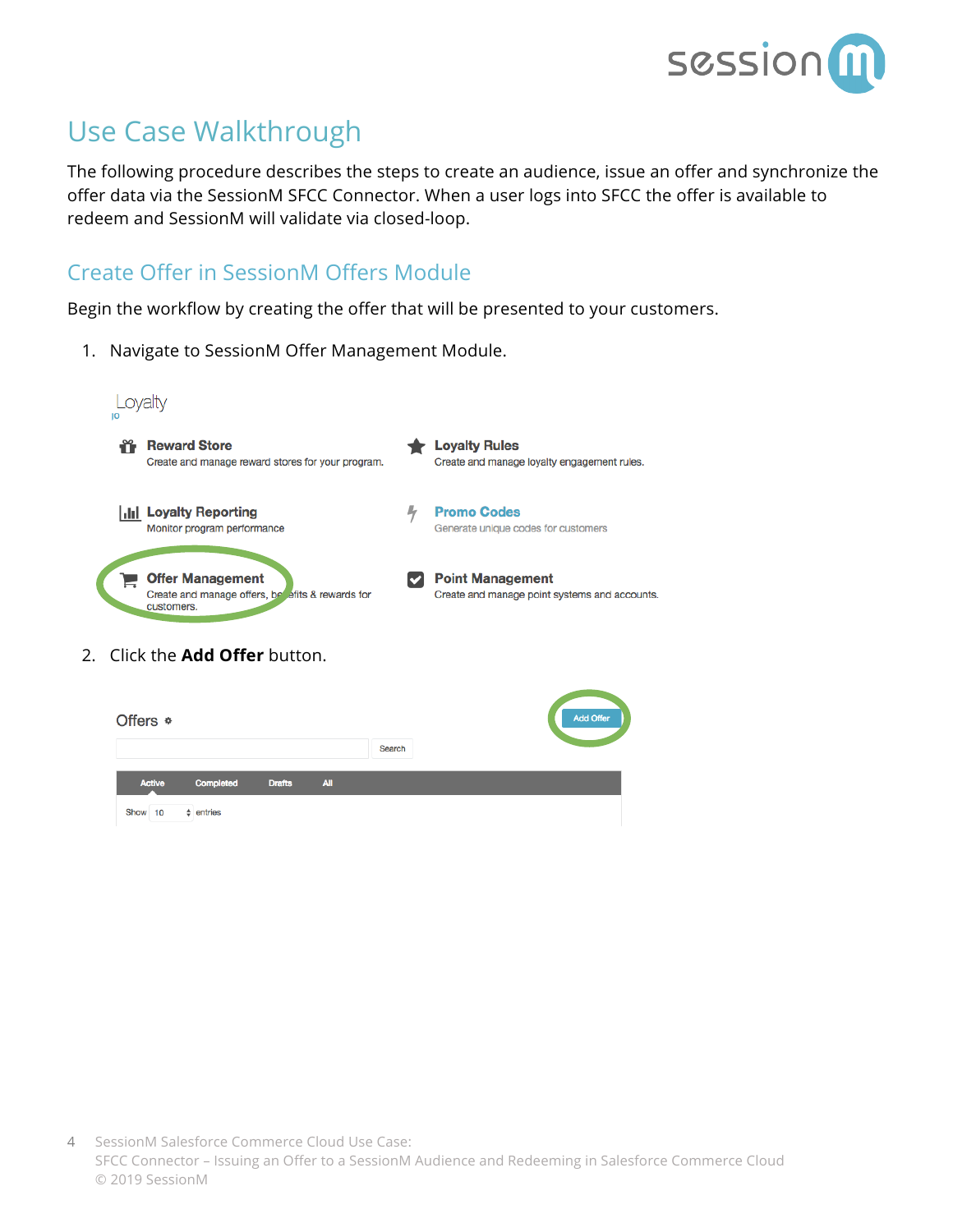

3. Enter the title and description. Select the Offer Type and click the **Create Offer** button.

| Add Offer                     |        | ×                   |
|-------------------------------|--------|---------------------|
| Title                         |        |                     |
| 10% OFF TOTAL - TEST_SF_OFFER |        |                     |
| Maximum 100 Characters.       |        |                     |
| Description                   |        |                     |
| 10% OFF TOTAL - TEST_SF_OFFER |        |                     |
| Maximum 1000 Characters.      |        |                     |
| Offer Type                    |        |                     |
| Percent Check Discount        |        |                     |
|                               | Cancel | <b>Create Offer</b> |

4. Complete setting up the offer by specifying the Discount Config, Issuance Restrictions and Redemption Restrictions.

| Setup                              | <b>Creative</b>               | <b>Publish</b>               |                                                                                                   |
|------------------------------------|-------------------------------|------------------------------|---------------------------------------------------------------------------------------------------|
| <b>Discount Config</b>             |                               | <b>Issuance Restrictions</b> | <b>Redemption Restrictions</b>                                                                    |
|                                    | <b>Percent Check Discount</b> |                              |                                                                                                   |
|                                    | Percent Check Discount (%)    |                              |                                                                                                   |
| 10                                 |                               |                              |                                                                                                   |
|                                    |                               |                              | Specify a discount percentage between 0.00 and 100.00. For example, "20" would give a customer 20 |
| <b>Offer Title</b><br><b>Title</b> |                               |                              | Internal (non-customer-facing) name for the offer, displayed in the offers overview.              |
|                                    | 10% OFF TOTAL - TEST          |                              |                                                                                                   |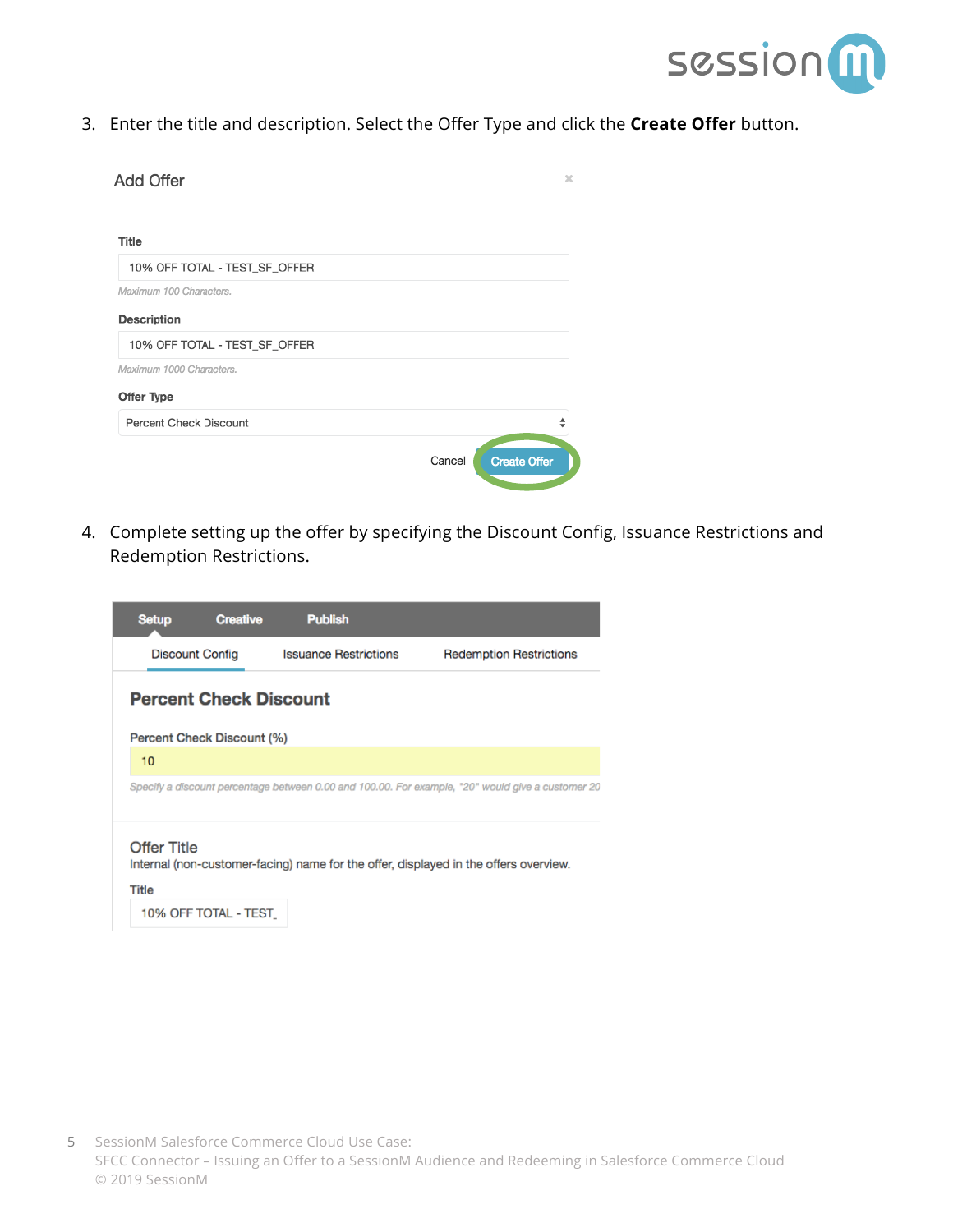

5. On the Publish page, click the **Publish** button to activate the offer.

| <b>Creative Details</b>                             |                |
|-----------------------------------------------------|----------------|
| Culture: en                                         |                |
| <b>Title</b><br>10% OFF TOTAL - TEST_SF_OFFER       |                |
| <b>Description</b><br>10% OFF TOTAL - TEST_SF_OFFER |                |
| <b>Terms and Conditions</b><br>None                 |                |
| Graphic<br>None                                     |                |
|                                                     |                |
|                                                     | Publish<br>CIC |

#### Create Audience in the SessionM Audience Module

Now, define the audience to whom the offer will be made.

1. Navigate to Audiences Module on the SessionM dashboard.



2. Click the **Create Audience** button.

| <b>All Audiences</b><br><b>Audiences</b> |                      | Search            |                         | Q            | <b>Create Audience</b>     |
|------------------------------------------|----------------------|-------------------|-------------------------|--------------|----------------------------|
| Status ≑                                 | Audience $\triangle$ | Type $\triangleq$ | <b>Created By</b>       | Created On ~ |                            |
| Active                                   | size_of_one          | Customer          | ି ଦା                    | 01/25/2019   | $\circled{1}$              |
| Active                                   | Test-3               | Customer          | $\overline{\mathbf{a}}$ | 01/25/2019   | $\left( \mathbf{I}\right)$ |
| Active                                   | Test-2               | Customer          | $\overline{a}$          | 01/25/2019   | ⊕                          |
| Active                                   | Test-1               | Customer          | ( ଭା                    | 01/25/2019   | Đ                          |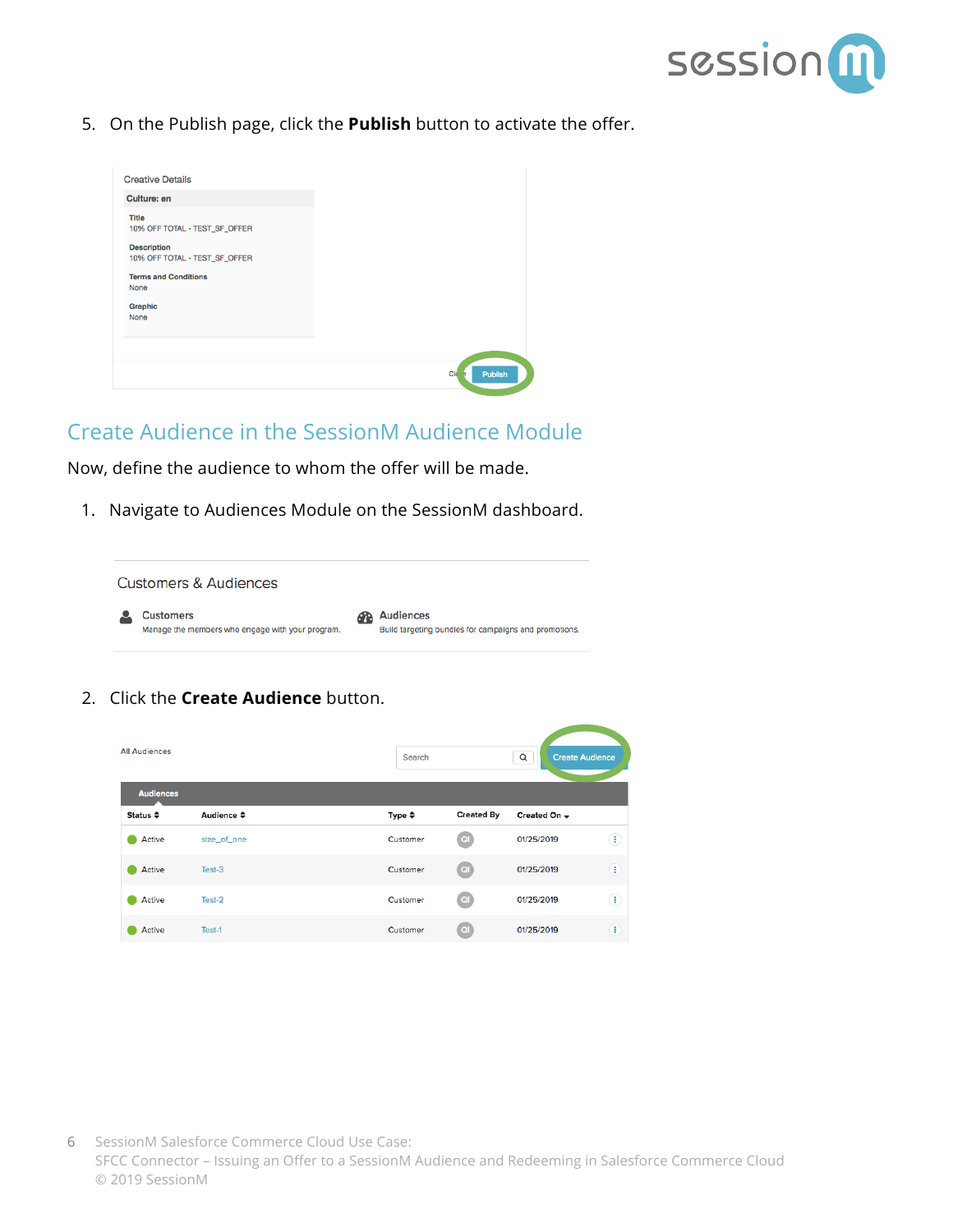

3. On the Audience Setup tab, enter the Audience Name and select **Customer** as the Type.

|              | All Audiences > Create Audience |                          |  |
|--------------|---------------------------------|--------------------------|--|
| <b>Setup</b> | <b>Targeting</b>                |                          |  |
|              | Audience<br><b>Name</b>         | Offer Test Audience      |  |
|              | <b>Type</b>                     | Customer<br>$\checkmark$ |  |
|              |                                 | <b>Next</b>              |  |

4. Specify audience criteria to filter the audience. In the example below, two criteria are specified: Gender is "Female" and State is "Massachusetts".

| All Audiences > Offer Test Audience<br><b>Offer Test Audience</b><br>Draft | Dell                                                                          | <b>Activate</b> |
|----------------------------------------------------------------------------|-------------------------------------------------------------------------------|-----------------|
| <b>Targeting</b>                                                           |                                                                               |                 |
| Female $\times$<br>Gender                                                  | <b>Estimated Audience</b><br><b>Size</b><br>音<br>(real-time data)<br>72 users |                 |
| <b>AND</b>                                                                 | *Does not reflect individual<br>customer's message<br>permissions.<br>宣       |                 |
| Massachusetts X<br><b>State</b><br>Include                                 | <b>Targeting Summary</b><br>Included<br>• Gender                              |                 |
| <b>Add Attributes</b><br>$\checkmark$                                      | - Female                                                                      |                 |

5. Click **Save** and then **Activate**.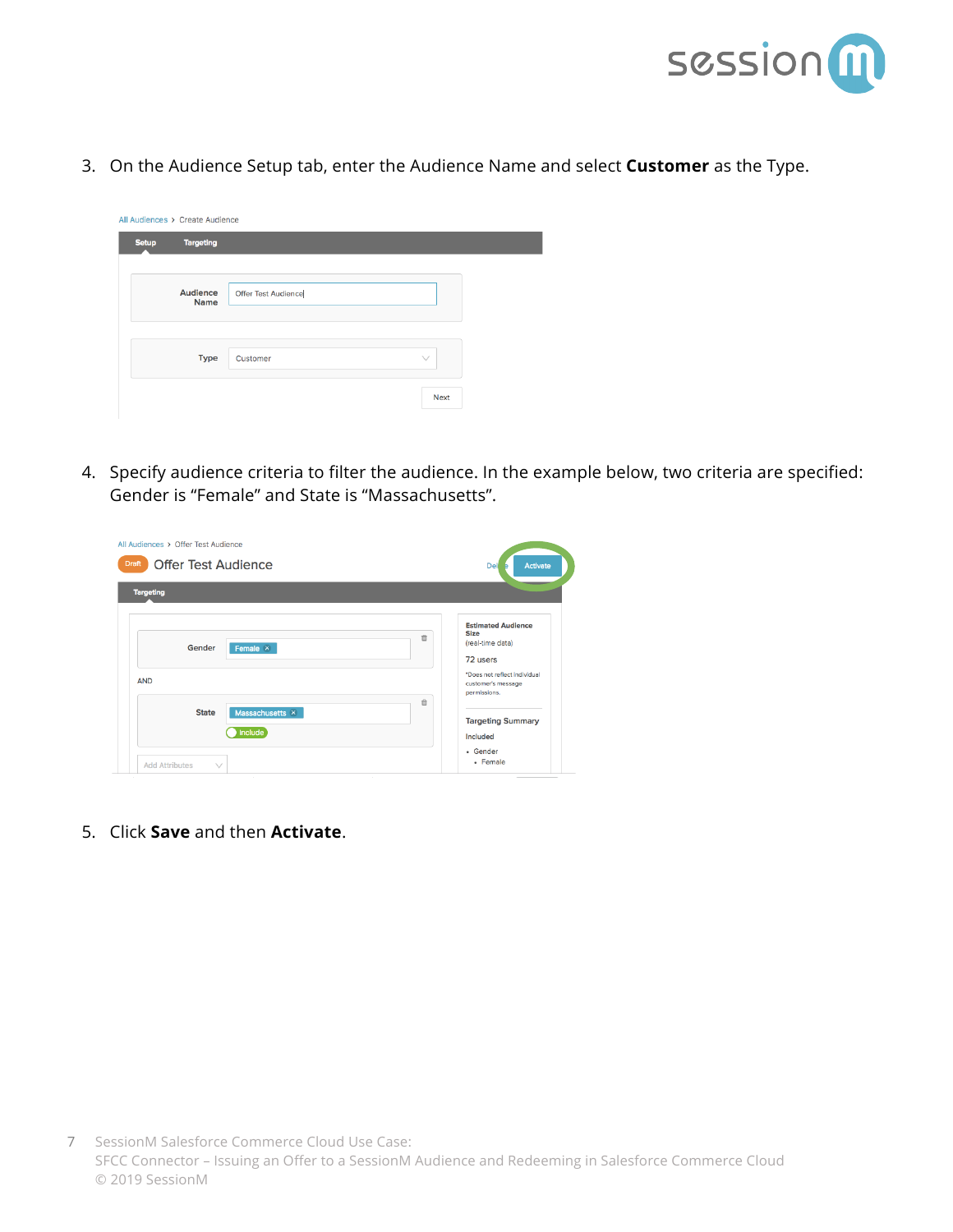

#### Issue Offer to Audience

The final step in the SessionM platform is to issue the offer to the audience.

1. On the All Audiences page of the SessionM Audiences Module, select the audience to which you want to issue the offer.

| <b>Audiences</b> |                            |                   |
|------------------|----------------------------|-------------------|
| Status ≑         | Audience ≑                 | Type $\triangleq$ |
| Active           | <b>Offer Test Audience</b> | Customer          |

2. Click the **Offer Issuance** tab and then click the **Add Offer** button.



3. Select the offer to issue. Then click the **Add** button.

|   | Select an Offer            |                               |                                     |                     |                |
|---|----------------------------|-------------------------------|-------------------------------------|---------------------|----------------|
|   | Search by name or typ<br>Q |                               |                                     |                     |                |
|   | Name                       | Offer Type                    | Description                         | Offer Start<br>Date | Offer End Date |
| ⊙ | \$5 off Check b            | Fixed Amount Item<br>Discount | 5 Dollars off your next check       | 12/21/2018          |                |
|   | 50% off second item        | Buy X Get Y Percent           | By one, get 50% off                 | 12/29/2018          |                |
|   | Perpetual Offer            | Percent Item Discount         | Place in reward store to always use | 01/16/2019          |                |
|   | TEST-OFFER                 | Buy X Get Y Percent           | TEST-OFFER                          | 01/09/2019          |                |
|   | XYZ                        | Buy X Get Y Percent           | XYZ                                 | 01/17/2019          |                |
|   |                            |                               |                                     |                     |                |
|   |                            |                               |                                     | Ca                  | Add<br>hel     |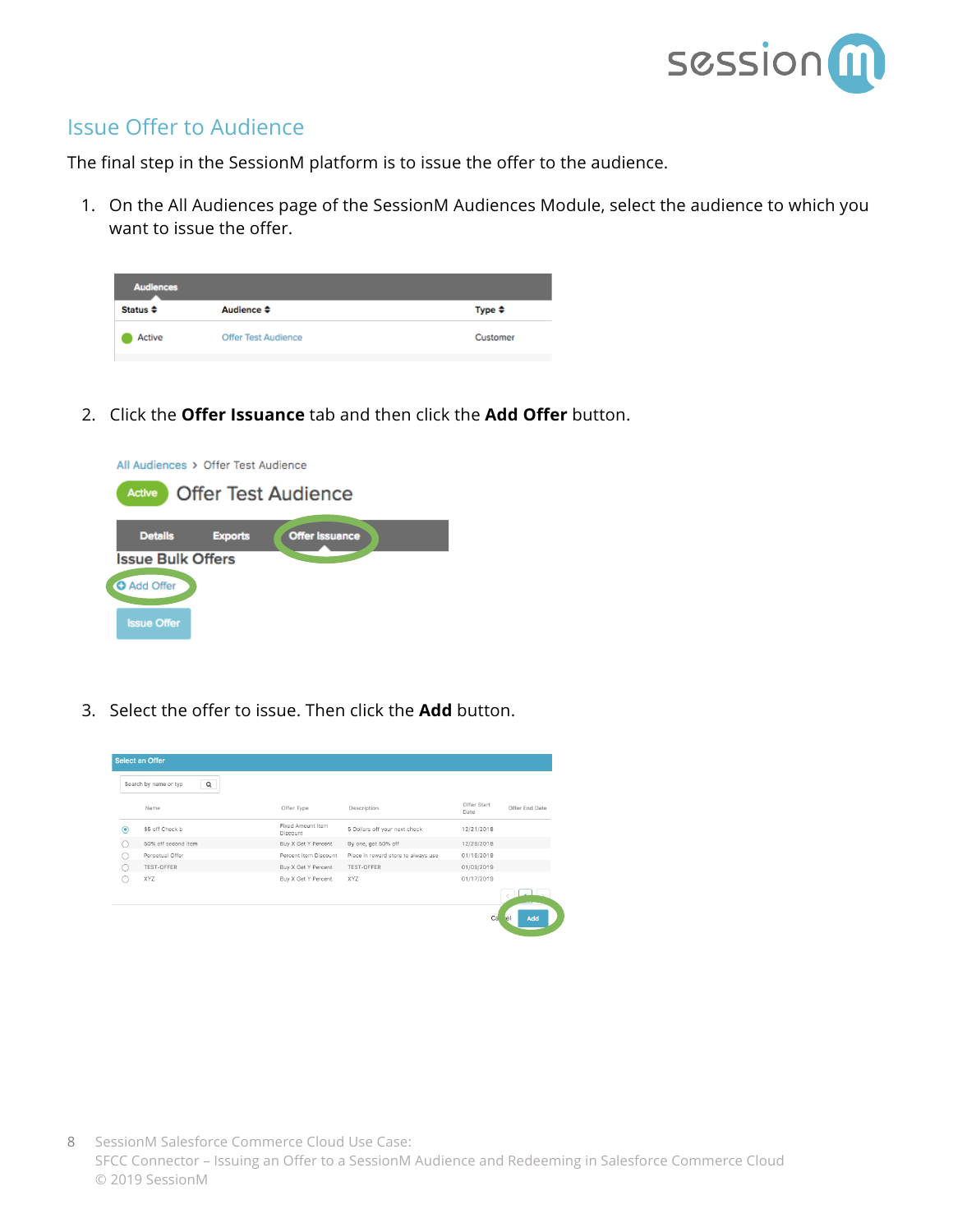

4. Click the **Issue Offer** button to add the offer to the list of bulk offers.

| <b>Issue Bulk Offers</b> |                                   |                               |                         |                |   |
|--------------------------|-----------------------------------|-------------------------------|-------------------------|----------------|---|
| <b>O</b> Add Offer       |                                   |                               |                         |                |   |
| Name                     | Offer Type                        | Description                   | <b>Offer Start Date</b> | Offer End Date |   |
| \$5 off Check b          | <b>Fixed Amount Item Discount</b> | 5 Dollars off your next check | 12/21/2018              |                | o |

5. When prompted, click the **OK** button to issue the offer.



A modal appears with a message that the "Bulk Offer request sent to Server for processing".



6. View the job status on the Offer Issuance tab.

| <b>History</b> Refresh |               |               |           |               |                  |                   |
|------------------------|---------------|---------------|-----------|---------------|------------------|-------------------|
| <b>Status</b>          | Offer         | Audience size | Processed | <b>Errors</b> | <b>Issued by</b> | <b>Issue date</b> |
| Completed              | \$5 off Check | 72            | 72        | ٥             |                  | 01/28/2019 1:43pm |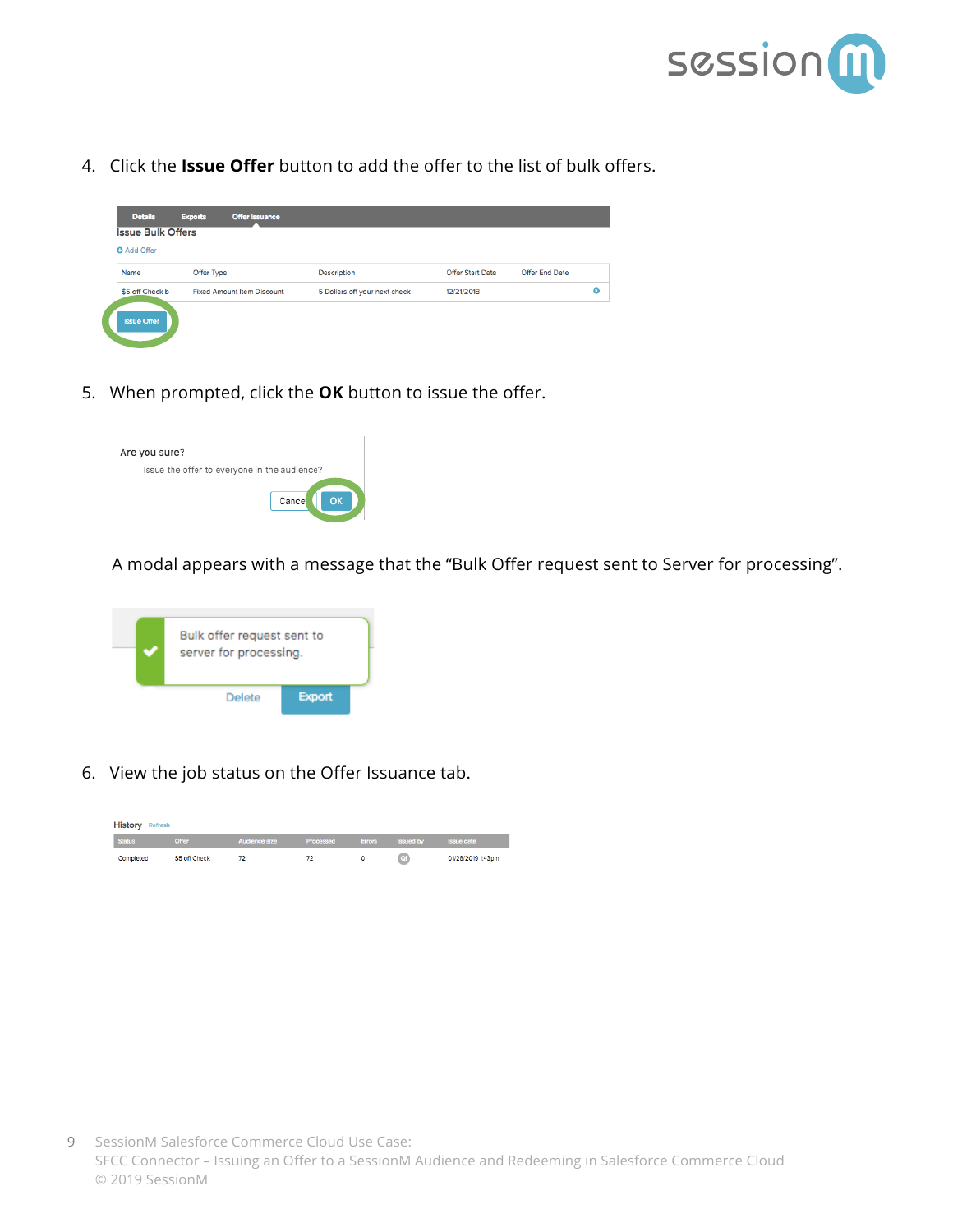

### Redeeming a SessionM Offer via SFCC

When the Offer Issuance is complete it will be available in a customer's SFCC Offer Wallet.

1. Login as a customer

| My Account Login                                                    |
|---------------------------------------------------------------------|
| <b>RETURNING CUSTOMERS • REQUIRED</b>                               |
| If you are a registered user, please enter your email and password. |
| <b>• Email Address</b>                                              |
| bpawlak@sessionm.com                                                |
| Password                                                            |
|                                                                     |
| Login<br><b>Remember Me</b>                                         |

2. Add items to cart, and click **Checkout** button

| « Continue Shopping |                                                                                                                                                                                                                       | <b>CHECKOUT</b>                                                                                              |                                                                           |                                                                                                      |
|---------------------|-----------------------------------------------------------------------------------------------------------------------------------------------------------------------------------------------------------------------|--------------------------------------------------------------------------------------------------------------|---------------------------------------------------------------------------|------------------------------------------------------------------------------------------------------|
| <b>PRODUCT</b>      |                                                                                                                                                                                                                       | QTY                                                                                                          | <b>PRICE</b>                                                              | <b>TOTAL</b>                                                                                         |
|                     | Charcoal Flat Front Athletic Fit Shadow<br><b>Striped Wool Suit</b><br>- PromotionTest WithoutQualifying<br>Item No.: 640188016624<br><b>Color Charcoal</b><br>Size 38<br><b>Width Regular</b><br><b>Edit Details</b> | <b>In Stock</b><br>$\overset{\mathtt{A}}{\mathtt{v}}$<br>$\mathbf{1}$<br>Remove<br>Add to<br><b>Wishlist</b> | \$500.00<br>\$299.99                                                      | <b>List Price</b><br>\$299.99<br><b>Get 20% off</b><br>of this tie.<br><b>Item Total</b><br>\$239.99 |
| Enter coupon code   | <b>Update Cart</b><br><b>Apply</b>                                                                                                                                                                                    |                                                                                                              | <b>Subtotal</b><br>Shipping<br><b>Sales Tax</b><br><b>Estimated Total</b> | \$239.99<br>\$239.99                                                                                 |

3. As part of the check-out process, the SFCC Cartridge exposes the users SessionM Offer Wallet. Click the **Apply** button to add the offer to the cart.

| <b>OFFER WALLET</b> |               |                    |          |              |
|---------------------|---------------|--------------------|----------|--------------|
|                     |               | <b>Your Offers</b> | Eligible |              |
| \$                  | \$5 off Check |                    |          | <b>Apply</b> |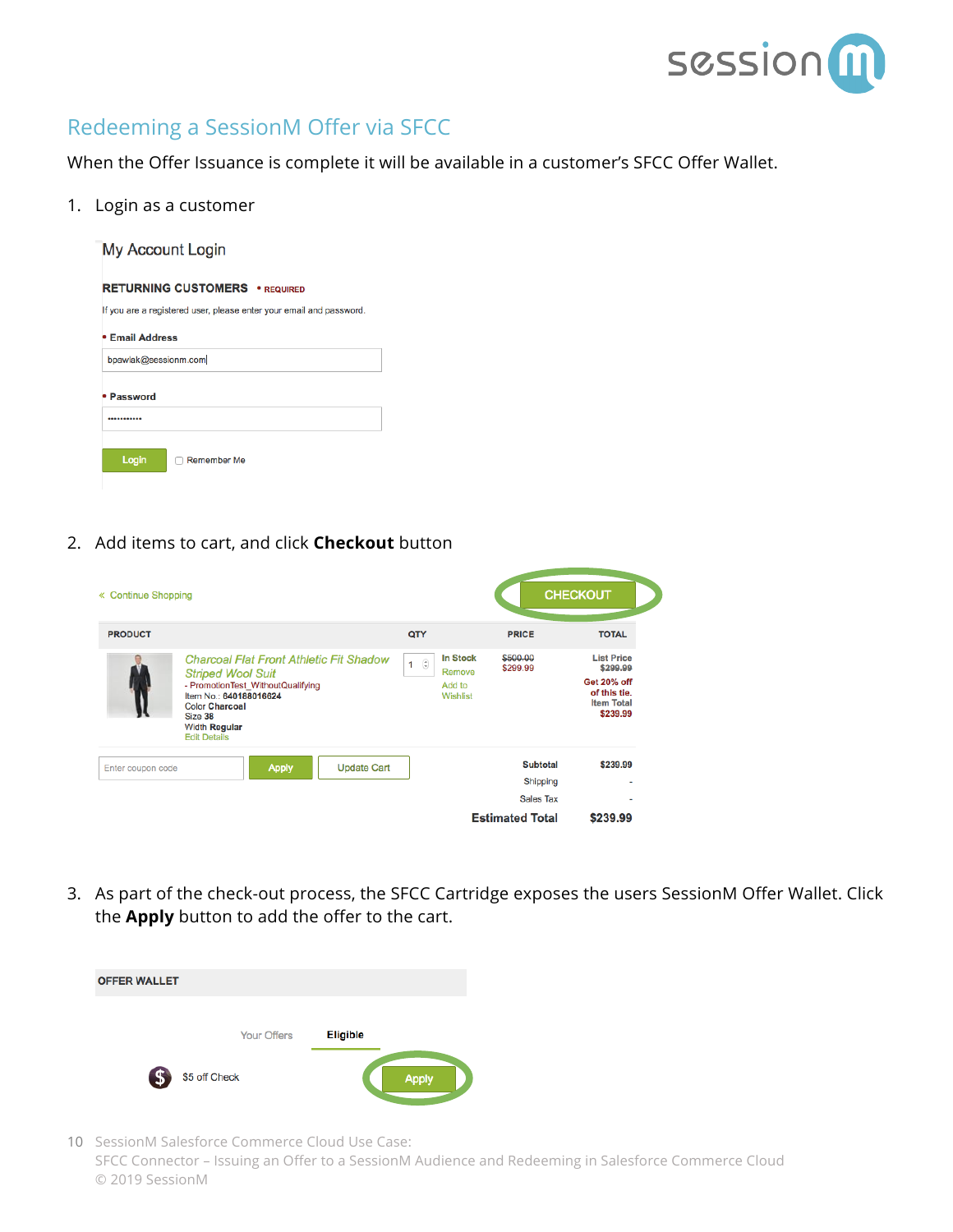

4. Click on **Import File Definition** to set up the import definition workflow.

| <b>ORDER SUMMARY</b><br>Edit                                                                                                                                        |          |
|---------------------------------------------------------------------------------------------------------------------------------------------------------------------|----------|
| <b>Charcoal Flat Front</b><br><b>Athletic Fit Shadow</b><br><b>Striped Wool Suit</b><br><b>Color Charcoal</b><br>Size 38<br><b>Width Regular</b><br>Qty: 1 \$239.99 |          |
| Subtotal                                                                                                                                                            | \$239.99 |
| Offer Discount                                                                                                                                                      | $-$5.00$ |
| <b>Total Order</b><br><b>Discount</b>                                                                                                                               | $-$5.00$ |
| <b>Edit Shipping</b><br>Ground                                                                                                                                      | \$9.99   |
| Sales Tax                                                                                                                                                           | \$12.25  |
| Order Total: \$257.23                                                                                                                                               |          |

5. The user has the ability to remove the offer by clicking the **Cancel**.

| <b>OFFER WALLET</b> |                    |          |                |
|---------------------|--------------------|----------|----------------|
|                     | <b>Your Offers</b> | Eligible | <b>Applied</b> |
| $\mathsf{S}$        | \$5 off Check      |          | Cancel         |

6. When the order is complete, click the **Continue to Place Order** button.

| <b>• Expiration Date:</b>       | 2019<br>February                    |  |  |  |
|---------------------------------|-------------------------------------|--|--|--|
| <b>• Security Code</b>          | What is this?<br>123                |  |  |  |
| Save this card<br>$\mathcal{L}$ |                                     |  |  |  |
|                                 | <b>CONTINUE TO PLACE ORDER &gt;</b> |  |  |  |

The purchase and offer redemption events are sent to SessionM.